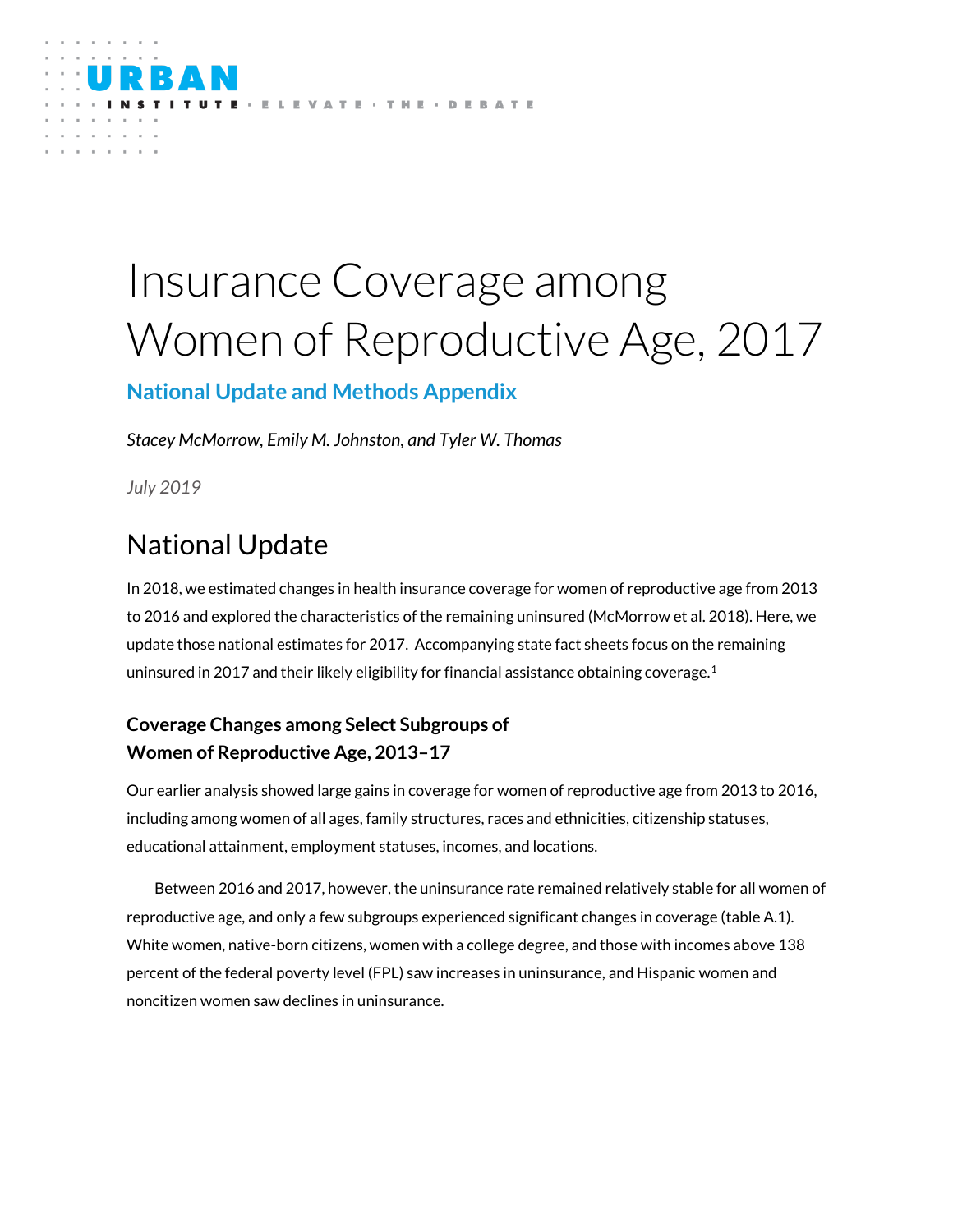#### TABLE A.1

**Uninsurance Rate among Select Subgroups of Women of Reproductive Age, 2013, 2016, and 2017** *Percent*

|                                 | 2013         | 2016         | 2017         |
|---------------------------------|--------------|--------------|--------------|
| All women (ages 15-44)          | 20.3         | 11.6         | 11.7         |
| Ages                            |              |              |              |
| $15 - 18$                       | 10.9         | 6.0          | 6.1          |
| $19 - 25$                       | 22.6         | 12.3         | 12.6         |
| $26 - 34$                       | 23.5         | 13.1         | 13.1         |
| $35 - 44$                       | 19.5         | 12.0         | 12.0         |
| Race/ethnicity                  |              |              |              |
| Non-Hispanic White              | 14.6         | 7.7          | $7.9*$       |
| Non-Hispanic Black              | 22.2         | 12.2         | 12.5         |
| Hispanic                        | 36.3         | 23.0         | $22.3*$      |
| Other non-Hispanic races        | 18.5         | 9.4          | 9.3          |
| Asian/Pacific Islander          | 17.2         | 7.9          | 7.7          |
| American Indian/Alaska Native   | 33.4         | 23.3         | 23.1         |
| Other/multiple races            | 18.1         | 9.5          | 9.9          |
| Citizenship                     |              |              |              |
| Native-born                     | 17.0         | 9.1          | $9.3*$       |
| Naturalized                     | 21.0         | 10.4         | 10.5         |
| Noncitizen                      | 47.3         | 33.6         | $32.5*$      |
| <b>Family type</b>              |              |              |              |
| Married mother                  | 16.7         | 10.6         | 10.7         |
| Single mother                   | 27.2         | 16.5         | 16.4         |
| Married, childless              | 17.6         | 10.4         | 10.4         |
| Single, childless               | 20.6         | 10.8         | 11.0         |
| <b>Education</b>                |              |              |              |
| Less than high school education | 41.4         | 29.2         | 29.1         |
| High school diploma             | 29.3         | 18.0         | 18.0         |
| Some college education          | 20.3         | 11.1         | 11.2         |
| College degree                  | 9.4          | 4.5          | $4.9*$       |
| Employment                      |              |              |              |
| Employed                        | 18.0         | 10.1         | 10.1         |
| Unemployed                      | 37.0         | 21.6         | 21.8         |
| Not in labor force              | 26.0         | 16.6         | 16.9         |
| Income (% FPL)                  |              |              |              |
| 0%-138%                         | 31.5         | 18.2         | 18.2         |
| 139%-250%                       | 23.7         | 14.3         | $14.9*$      |
| 251%-400%                       | 11.4         | 7.4          | $7.9*$       |
| Above 400%                      | 4.3          | 2.7          | $3.1*$       |
|                                 |              |              |              |
| Metropolitan area residence     |              |              |              |
| Metropolitan                    | 20.8<br>22.0 | 11.3<br>12.9 | 11.4<br>13.4 |
| Nonmetropolitan                 |              |              |              |
| Not identifiable                | 20.1         | 12.8         | 12.7         |

**Source:** Authors' analysis of 2013, 2016, and 2017 American Community Survey.

**Notes:** FPL = federal poverty level. See methods section for more information. All estimates for 2016 and 2017 are statistically different from estimates for 2013 at *p* < 0.05.

\* Denotes 2017 estimates statistically different from 2016 at *p* < 0.05.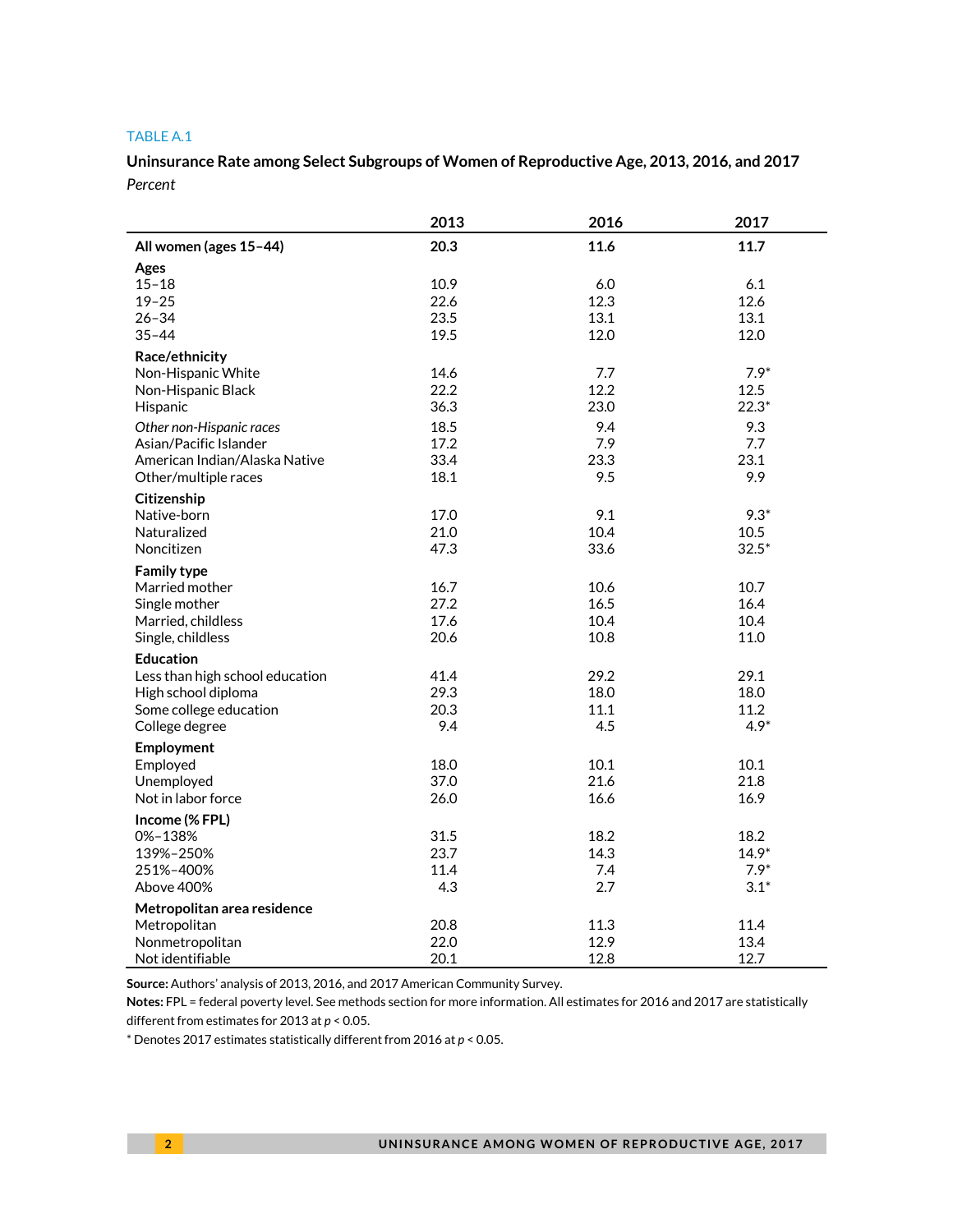### **Coverage Changes among Women of Reproductive Age in Nonexpansion States, 2013–17**

Overall, uninsurance increased slightly between 2016 and 2017 among women of reproductive age in states that did not expand Medicaid under the Affordable Care Act (ACA), after a large decline between 2013 and 2016 (table A.2). Only increases in uninsurance in South Carolina and Wyoming between 2016 and 2017 were statistically significant.

#### TABLE A.2

**Uninsurance Rate among Women of Reproductive Age in Nonexpansion States, 2013, 2016, and 2017** *Percent*

|                         | 2013 | 2016 | 2017    |
|-------------------------|------|------|---------|
| All nonexpansion states | 24.3 | 16.8 | $17.1*$ |
| Alabama                 | 22.4 | 14.1 | 14.3    |
| Florida                 | 28.4 | 17.6 | 18.0    |
| Georgia                 | 26.2 | 18.3 | 19.0    |
| Idaho                   | 23.2 | 15.1 | 16.6    |
| Kansas                  | 19.3 | 12.2 | 11.4    |
| Maine                   | 15.3 | 9.4  | 11.3    |
| Mississippi             | 24.6 | 16.6 | 17.3    |
| Missouri                | 19.1 | 13.3 | 13.0    |
| Nebraska                | 15.9 | 12.9 | 12.2    |
| North Carolina          | 23.1 | 15.0 | 15.0    |
| Oklahoma                | 25.8 | 20.1 | 20.2    |
| South Carolina          | 23.1 | 13.7 | $15.8*$ |
| South Dakota            | 18.7 | 9.9  | 12.2    |
| Tennessee               | 18.3 | 11.6 | 11.4    |
| Texas                   | 31.2 | 24.1 | 24.3    |
| Utah                    | 18.0 | 10.5 | 11.0    |
| Virginia                | 16.9 | 12.0 | 11.9    |
| Wisconsin               | 11.6 | 7.0  | 6.5     |
| Wyoming                 | 19.5 | 12.7 | $17.3*$ |

**Source:** Authors' analysis of 2013, 2016, and 2017 American Community Survey.

**Notes:** See methods section for more information. All estimates for 2016 and 2017 are statistically different from 2013 at *p* < 0.05.

 $*$  Denotes 2017 estimates statistically different from 2016 at  $p < 0.05$ .

### **Coverage Changes among Women of Reproductive Age in Expansion States, 2013–17**

The uninsurance rate among women of reproductive age in states that expanded Medicaid under the ACA remained relatively stable between 2016 and 2017 (table A.3). California, Louisiana, and Michigan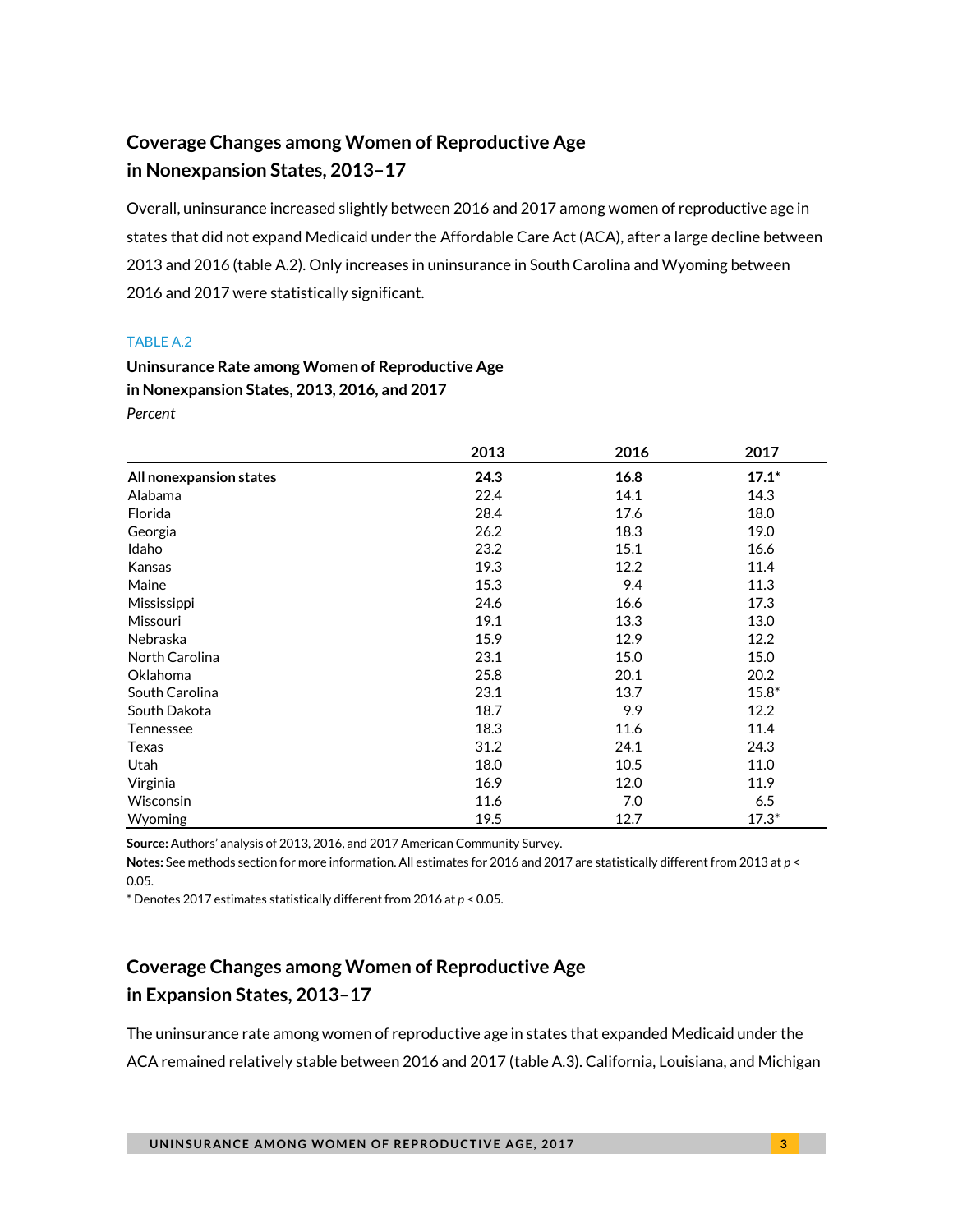had significant coverage gains for women of reproductive age between 2016 and 2017, and Massachusetts and Ohio saw statistically significant declines in coverage.

#### TABLE A.3

**Uninsurance Rate among Women of Reproductive Age in Expansion States, 2013, 2016, and 2017** *Percent*

|                      | 2013 | 2016 | 2017    |
|----------------------|------|------|---------|
| All expansion states | 17.9 | 8.4  | 8.3     |
| Alaska               | 25.3 | 19.0 | 15.1    |
| Arizona              | 23.7 | 12.7 | 12.8    |
| Arkansas             | 25.0 | 12.2 | 10.7    |
| California           | 23.0 | 9.3  | $8.8*$  |
| Colorado             | 18.6 | 9.1  | 9.7     |
| Connecticut          | 11.6 | 6.7  | 7.0     |
| District of Columbia | 6.4  | 3.6  | 3.0     |
| Delaware             | 13.0 | 6.4  | 7.4     |
| Hawaii               | 9.8  | 5.1  | 5.3     |
| <b>Illinois</b>      | 16.3 | 8.4  | 9.1     |
| Indiana              | 19.8 | 11.0 | 11.1    |
| lowa                 | 12.2 | 5.1  | 5.5     |
| Kentucky             | 22.5 | 6.2  | 6.9     |
| Louisiana            | 24.4 | 13.6 | $10.0*$ |
| Maryland             | 13.6 | 8.1  | 7.7     |
| Massachusetts        | 5.0  | 2.5  | $3.1*$  |
| Michigan             | 15.7 | 6.9  | $6.1*$  |
| Minnesota            | 10.8 | 5.5  | 5.5     |
| Montana              | 23.4 | 10.3 | 11.5    |
| Nevada               | 28.5 | 14.5 | 14.9    |
| New Hampshire        | 15.5 | 8.4  | 7.2     |
| New Jersey           | 19.2 | 10.3 | 11.0    |
| New Mexico           | 28.7 | 11.0 | 12.1    |
| New York             | 13.9 | 7.5  | 7.1     |
| North Dakota         | 13.9 | 10.6 | 10.8    |
| Ohio                 | 14.3 | 6.4  | $7.2*$  |
| Oregon               | 20.5 | 7.5  | 8.7     |
| Pennsylvania         | 13.5 | 7.3  | 6.8     |
| Rhode Island         | 15.5 | 5.3  | 5.9     |
| Vermont              | 7.2  | 3.1  | 4.7     |
| Washington           | 20.9 | 7.8  | 7.9     |
| West Virginia        | 22.5 | 5.7  | 7.2     |

**Source:** Authors' analysis of 2013, 2016, and 2017 American Community Survey.

**Notes:** See methods section for more information. All estimates for 2016 and 2017 are statistically different from 2013 at *p* < 0.05.

\* Denotes 2017 estimates statistically different from 2016 at *p* < 0.05.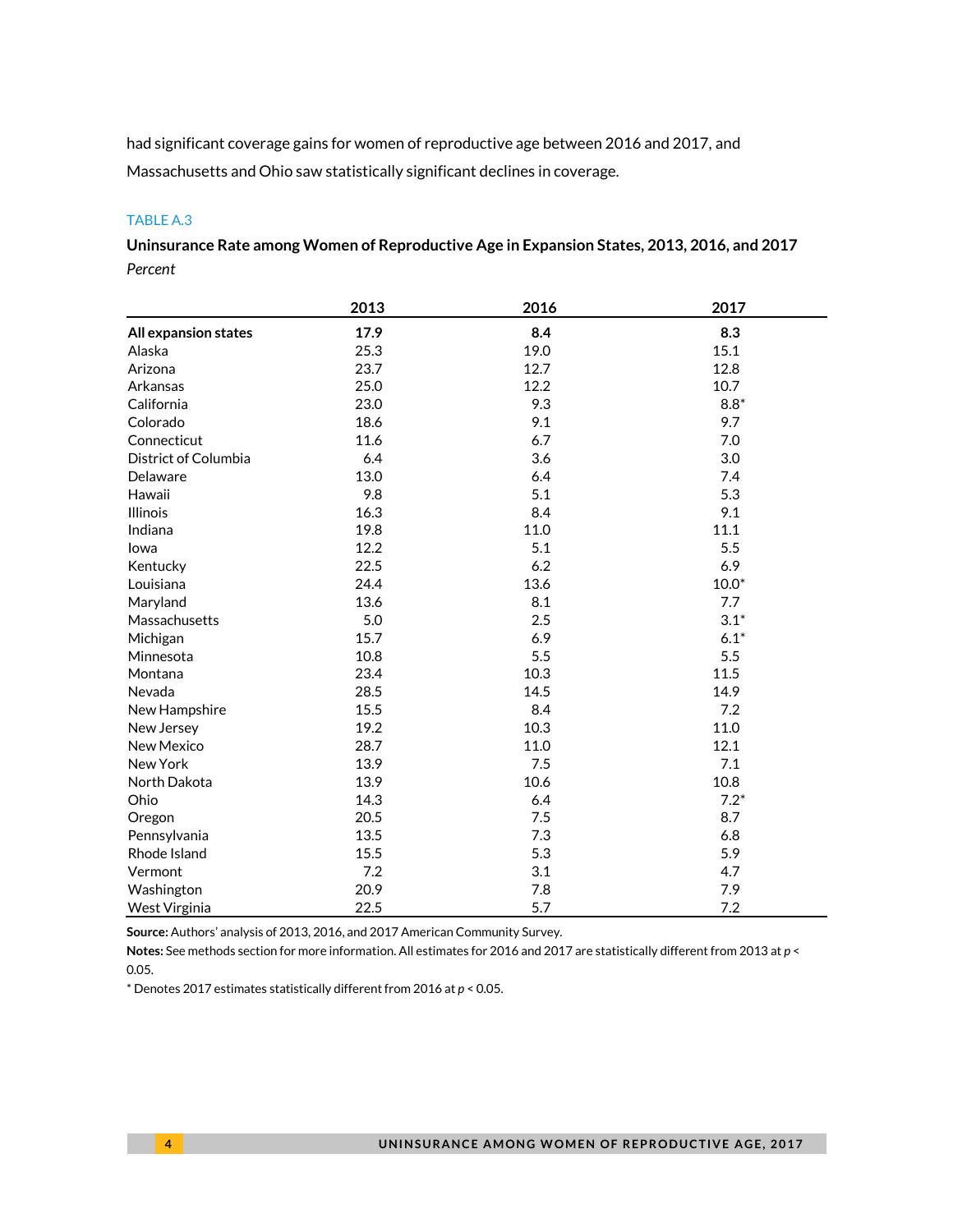#### **Remaining Uninsured Women in 2017**

Approximately 7.5 million women of reproductive age remained uninsured in 2017. Uninsured women in 2017 were less likely than uninsured women in 2016 to be Hispanic, noncitizens, single mothers, and unemployed; have less than a high school education and incomes below 138 percent of the FPL; and to live in an expansion state (table A.4).

#### TABLE A.4

#### **Characteristics of the Remaining Uninsured Women of Reproductive Age, 2016–17** *Percent*

|                                 | 2016 | 2017    |
|---------------------------------|------|---------|
| Ages                            |      |         |
| $15 - 18$                       | 6.7  | 6.9     |
| $19 - 25$                       | 25.3 | 25.3    |
| $26 - 34$                       | 34.6 | 34.6    |
| $35 - 44$                       | 33.3 | 33.2    |
| Race/ethnicity                  |      |         |
| Non-Hispanic white              | 36.7 | 37.1    |
| Non-Hispanic black              | 14.5 | 14.8    |
| Hispanic                        | 40.5 | $39.7*$ |
| Other non-Hispanic races        |      |         |
| Asian/Pacific Islander          | 4.6  | 4.6     |
| American Indian/Alaska Native   | 1.4  | 1.3     |
| Other/multiple races            | 2.3  | 2.5     |
| Citizenship                     |      |         |
| Native-born                     | 65.5 | $66.8*$ |
| Naturalized                     | 5.5  | 5.6     |
| Noncitizen                      | 29.1 | $27.6*$ |
| <b>Family type</b>              |      |         |
| Married mother                  | 25.6 | 25.5    |
| Single mother                   | 22.6 | $21.7*$ |
| Married, childless              | 8.0  | 8.3     |
| Single, childless               | 43.9 | 44.5    |
| <b>Education</b>                |      |         |
| Less than high school education | 23.5 | $22.0*$ |
| High school diploma             | 32.5 | 32.7    |
| Some college education          | 32.3 | 32.2    |
| College degree                  | 11.6 | $13.0*$ |
| Employment                      |      |         |
| Employed                        | 57.4 | 57.7    |
| Unemployed                      | 8.8  | $8.1*$  |
| Not in labor force              | 33.8 | 34.2    |
|                                 |      |         |
| Income (% FPL)<br>0%-138%       | 59.9 | 57.0*   |
| 139%-250%                       | 23.1 | $23.8*$ |
| 251%-400%                       | 11.0 | $12.0*$ |
| Above 400%                      | 5.9  | $7.2*$  |
|                                 |      |         |
| Metropolitan area residence     |      |         |
| Metropolitan                    | 78.8 | 13.0    |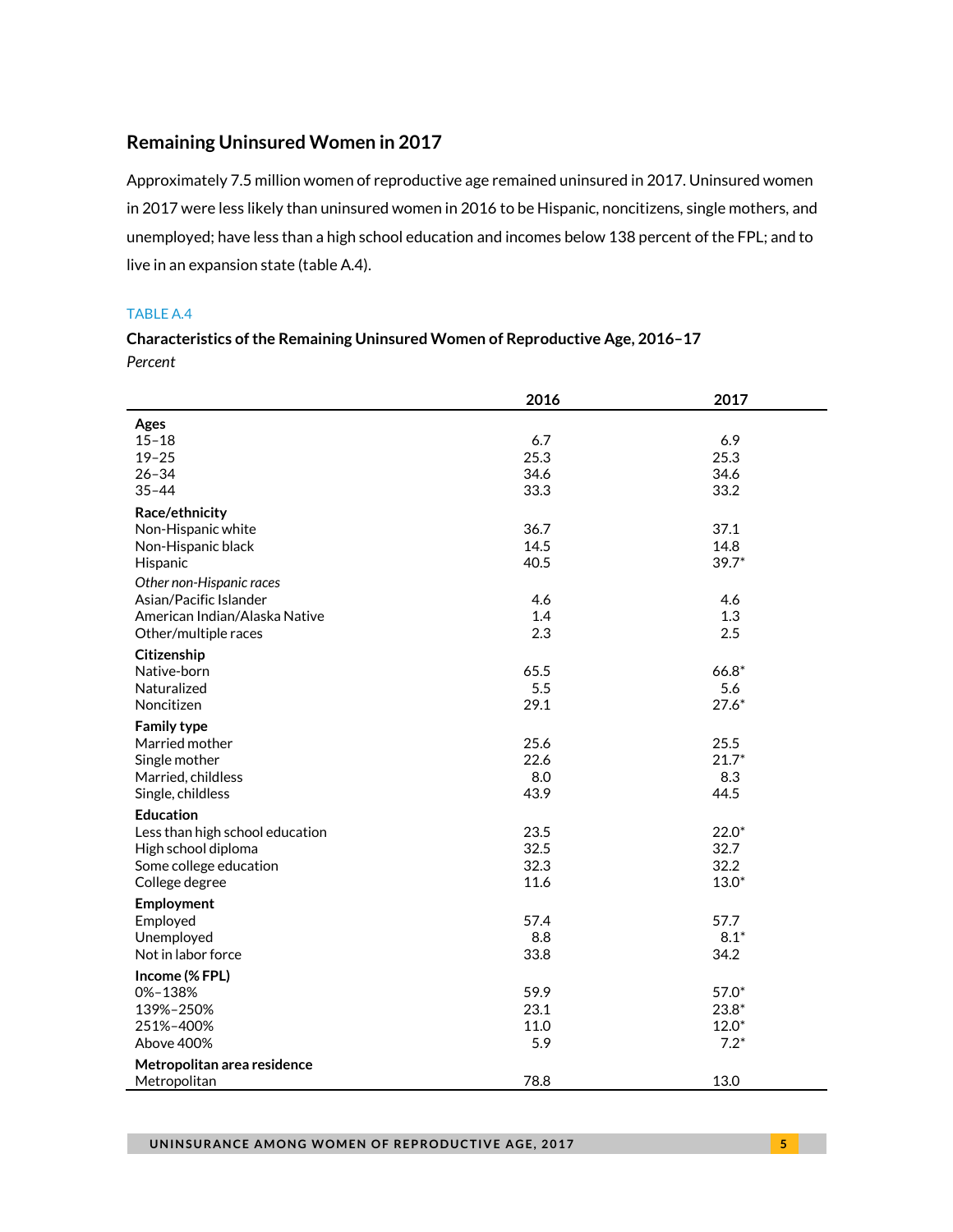|                           | 2016 | 2017    |
|---------------------------|------|---------|
| Nonmetropolitan           | 8.0  | 8.1     |
| Not identifiable          | 13.2 | 78.9    |
| Medicaid expansion status |      |         |
| Expansion                 | 44.1 | $43.3*$ |
| Nonexpansion              | 55.9 | $56.7*$ |

**Source:** Authors' analysis of 2016 and 2017 American Community Survey.

**Notes**: FPL = federal poverty level. See methods section for more information.

\* Denotes 2017 estimates statistically different from 2016 at *p* < 0.05.

Consistent with the characteristics described in table A.4, uninsured women in 2017 were less likely to be eligible for Medicaid and more likely to be eligible for Marketplace coverage than uninsured women in 2016 (figure A.1).

#### FIGURE A.1

**Potential Eligibility for Financial Assistance Obtaining Coverage among Uninsured Women of Reproductive Age, 2016–17**

#### $2016$  2017



**Source**: Authors' analysis of 2016 and 2017 American Community Survey.

**Notes:** CHIP = Children's Health Insurance Program. FPL = federal poverty level. See methods section for more information. Some uninsured women in all categories may be eligible for or enrolled in a Medicaid plan that covers family planning services only. \* Denotes 2017 estimates statistically different from 2016 at *p* < 0.05.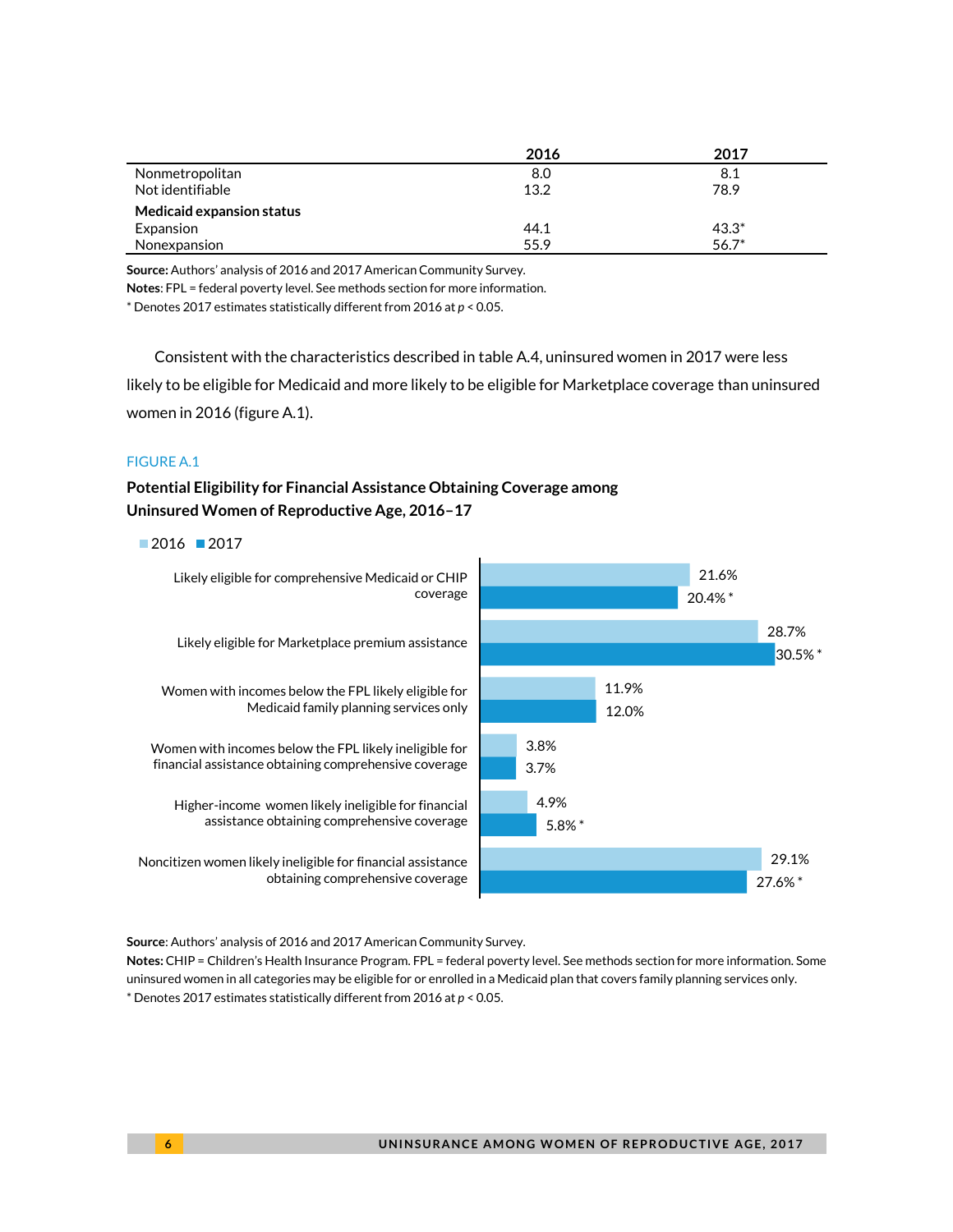Among women of reproductive age who remained uninsured in 2017,

- <sup>◼</sup> about 20.4 percent were likely eligible for Medicaid or Children's Health Insurance Program (CHIP) coverage based on their incomes,
- about 30.5 percent were likely eligible for premium subsidies for Marketplace coverage based on their income, and
- about 49.1 percent were likely ineligible for any financial assistance obtaining comprehensive coverage, including noncitizens (27.6 percent), those with incomes above 400 percent of the FPL (5.8 percent), and those with incomes below the FPL in nonexpansion states who were likely eligible for a program covering family planning services only (12.0 percent) or likely ineligible for any financial assistance obtaining coverage (3.7 percent).

Potential eligibility for assistance obtaining coverage varies considerably depending on state Medicaid expansion status (figure 2). Of the approximately 7.5 million uninsured women in 2017, an estimated 3.2 million were in expansion states and about 4.2 million were in nonexpansion states.

- In expansion states, about 45.5 percent of uninsured women were citizens with incomes making them likely eligible for Medicaid or CHIP coverage, compared with 18.7 percent in nonexpansion states.
- About 19.1 percent of uninsured women in expansion states were citizens with incomes making them likely eligible for Marketplace premium assistance, compared with 24.8 percent in nonexpansion states
- In states that expanded Medicaid, about 35.4 percent of remaining uninsured women were likely ineligible for assistance obtaining comprehensive insurance coverage because they were noncitizens (32.3 percent) or had incomes above 400 percent of the FPL (3.1 percent).
- In nonexpansion states, about 30.8 percent of uninsured women were citizens with incomes below the FPL, including 23.4 percent who were likely eligible for family planning services only and another 7.4 percent who were likely ineligible for any financial assistance obtaining coverage. In expansion states, these women would likely be eligible for comprehensive Medicaid or CHIP coverage.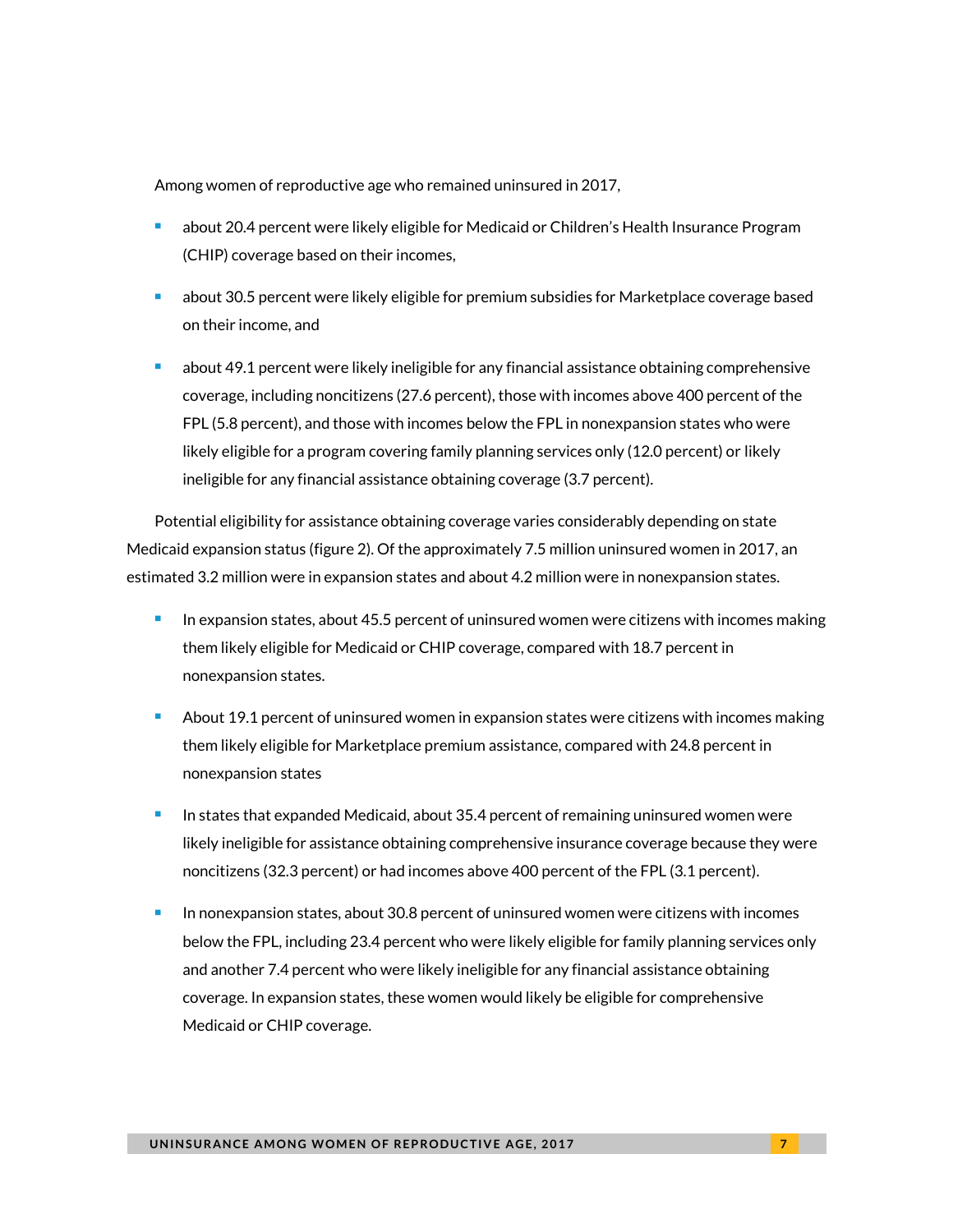<sup>◼</sup> Another 24.0 percent of uninsured women in nonexpansion states were noncitizens and 1.8 percent had incomes above 400 percent of the FPL. This left 56.6 percent of uninsured women in nonexpansion states likely ineligible for any financial assistance obtaining comprehensive coverage in 2017.

#### FIGURE A.2

**Potential Eligibility for Financial Assistance Obtaining Coverage among Uninsured Women of Reproductive Age, by State Medicaid Expansion Status, 2017** 



**Source**: Authors' analysis of 2017 American Community Survey.

**Notes:** CHIP = Children's Health Insurance Program. FPL = federal poverty level. See methods section for more information. Some uninsured women in all categories may be eligible for or enrolled in a Medicaid plan that covers family planning services only. All differences in estimates between expansion and nonexpansion states are statistically different at *p* < 0.05.

#### **Looking Ahead**

After strong coverage gains between 2013 and 2016, the uninsurance rate among women of reproductive age remained relatively stable in 2017. Still, some subgroups of women had high uninsurance rates, including women of color, single mothers, noncitizens, women with low incomes, women with a high school degree or less education, and those living in states that did not expand Medicaid under the ACA.

Though our estimates suggest that nearly 50 percent of uninsured women in 2017 were likely ineligible for financial assistance obtaining comprehensive coverage, this varies considerably by state. In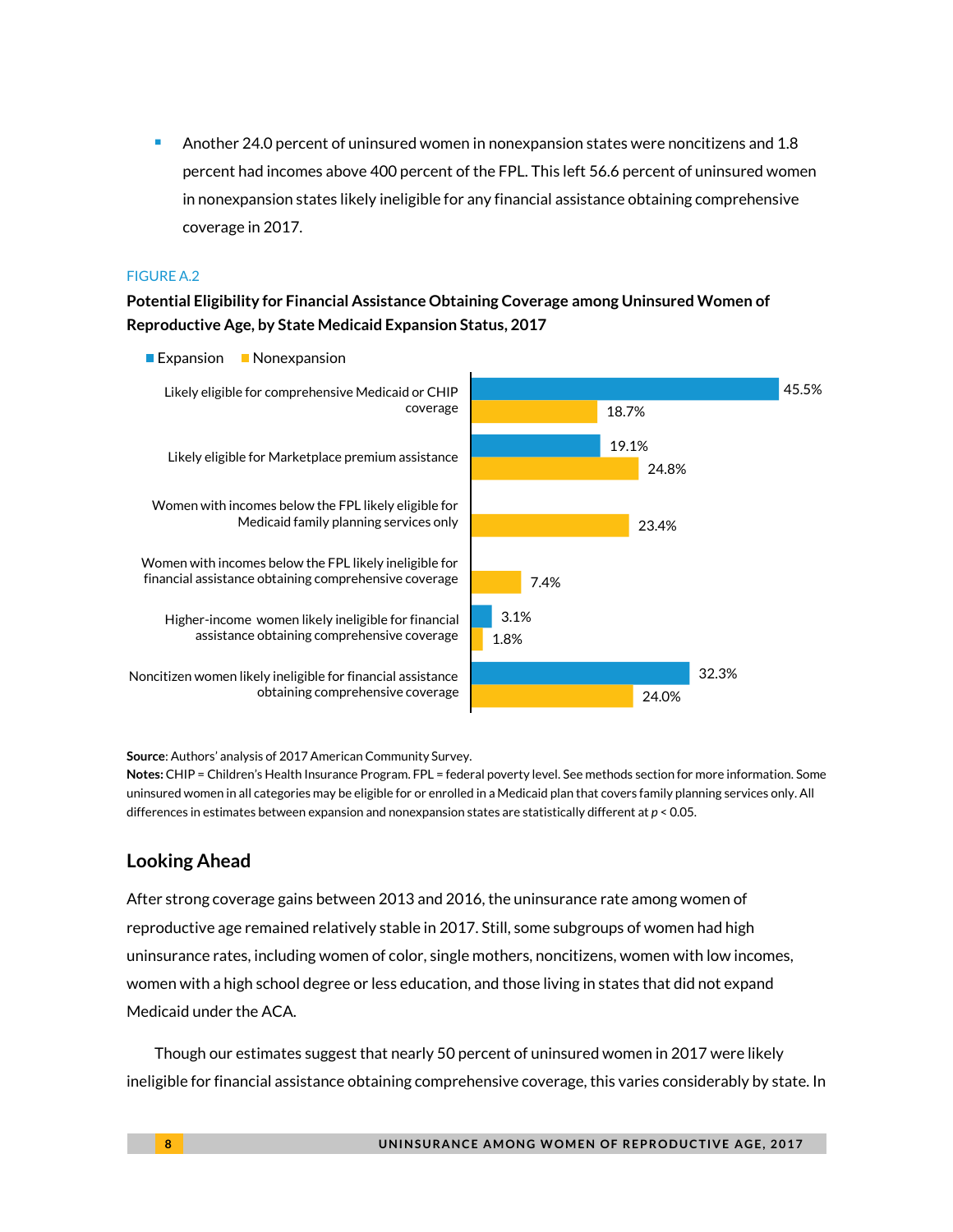states that expanded Medicaid under the ACA, about 35 percent of uninsured women were likely ineligible for assistance with comprehensive coverage, compared with about 57 percent in nonexpansion states. In expansion states, most of these women were noncitizens who face extremely limited eligibility for most public programs, but in nonexpansion states, more than half of those ineligible for assistance were citizens with incomes below the FPL who would likely be eligible for Medicaid if their state expanded coverage under the ACA. Even without additional expansion efforts, opportunities for outreach and enrollment efforts exist for uninsured women in both expansion and nonexpansion states who are likely eligible for Medicaid or financial assistance with Marketplace premiums. Higher subsidies may be required, however, to help address affordability barriers to Marketplace coverage.

The accompanying state fact sheets provide additional details on the demographic subgroups of women of reproductive age with the highest uninsurance rates in every state and, in 40 states with sufficient sample size, the state-specific breakdown of potential eligibility for financial assistance among uninsured women. These fact sheets may provide state and local policymakers with the information necessary to target outreach and enrollment efforts to currently eligible but uninsured women or estimate the likely coverage gains from additional expansion efforts.

The rapidly changing health policy landscape will continue to alter the coverage options available to women of reproductive age. With both opportunities, including additional Medicaid expansions in Idaho, Maine, Nebraska, Utah, and Virginia, and challenges, including threats to the ACA and the addition of work requirements in several state Medicaid programs, monitoring the uninsurance rate for women of reproductive age will continue to be important. Moreover, with growing national attention on the issue of rising maternal mortality and ever-increasing threats to reproductive health care access, tracking women's ability to access the general and reproductive health services they need will also be critical.

# Methods

#### **Data**

We use data from the 2013, 2016, and 2017 American Community Survey (ACS) to examine health insurance coverage among women of reproductive age (15 to 44). The ACS is a nationally representative survey conducted annually by the Census Bureau, and we obtained the data from the University of Minnesota Integrated Public Use Microdata Series. $^2$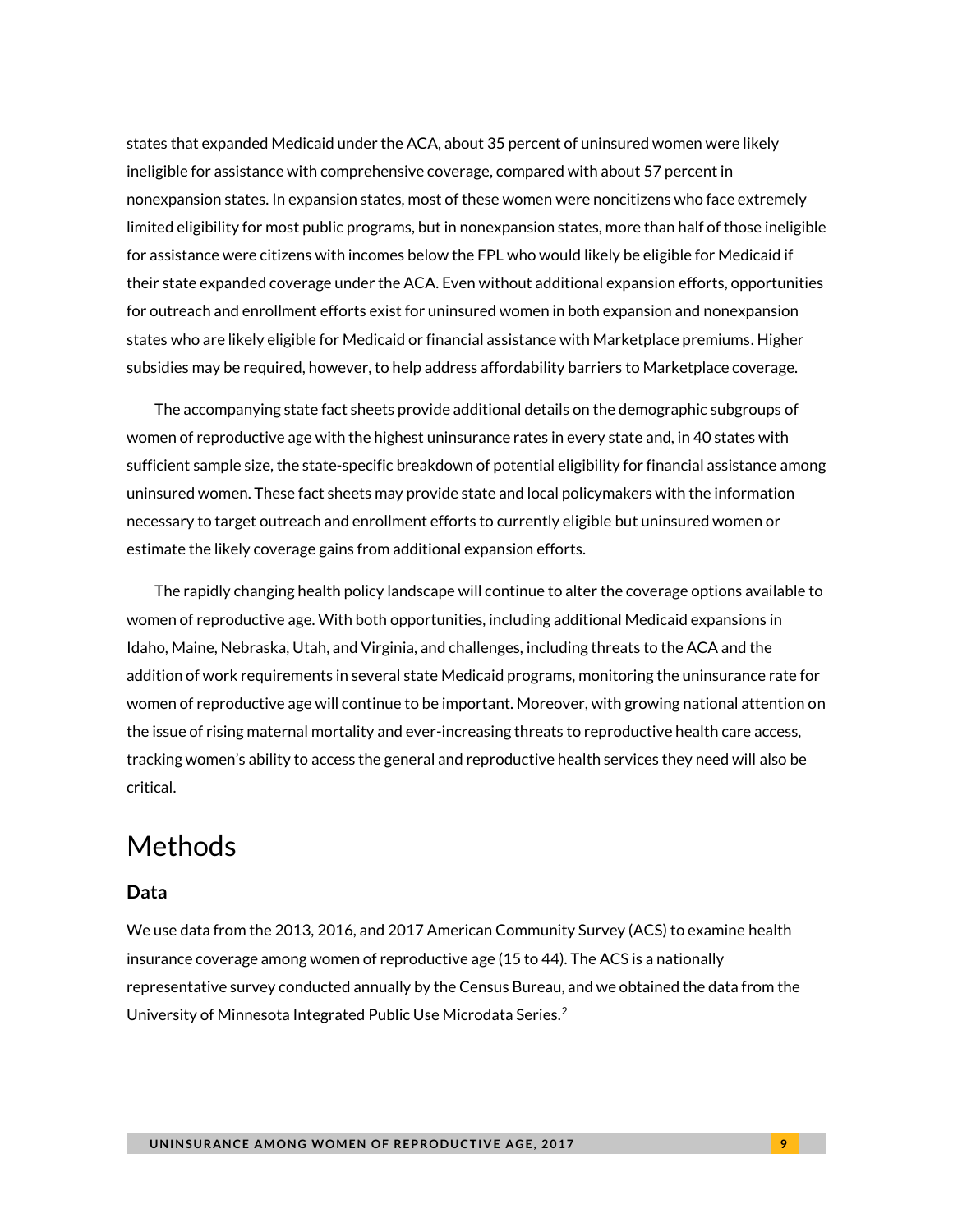#### **Measure Definitions**

Our sample for all analyses includes women ages 15 to 44, except for estimates by employment or education status, which are limited to women ages 18 to 44. We generate income relative to the FPL for each woman's health insurance unit using an approach developed by the State Health Access Data Assistance Center. ${}^{3}$  Health insurance units capture the income used to determine eligibility for most means-tested programs better than the family definition used on the ACS. Mothers are women identified as the mother of a child ages 18 or under living in their household. Metropolitan area is defined as residing within a metropolitan statistical area. Not identifiable indicates that the respondent's sampling area straddled a metropolitan area boundary, and therefore metropolitan area status could not be reliably identified. We classify the 32 states that expanded Medicaid under the ACA by July 2016 as expansion states and all others as nonexpansion states.

The racial and ethnic categories reported here are defined differently than those in our previous analysis (McMorrow et al. 2018). Previously, we defined white, black, and Asian/Pacific Islander women as single race and non-Hispanic, but we classified women as American Indian/Alaska Native even if they also reported another race or Hispanic ethnicity. The other/multiple races category included those who reported "some other race" or multiple races, excluding American Indian/Alaska Native or Hispanic ethnicity. In this analysis, we define American Indian/Alaska Native women as those who report a single race and do not report Hispanic ethnicity, consistent with our definitions of white, black, and Asian/Pacific Islander. This change in classification reduced the size of the American Indian/Alaska Native population reported in our earlier analysis by about half, with corresponding increases in the Hispanic and multiple-race categories. This affects the 2013 and 2016 uninsurance estimates reported in this update, resulting in higher uninsurance rates for American Indian/Alaska Native women than in our earlier report. The change also has smaller effects on the uninsurance estimates for women of other/multiple races and Hispanic women. Details are presented in table A.5.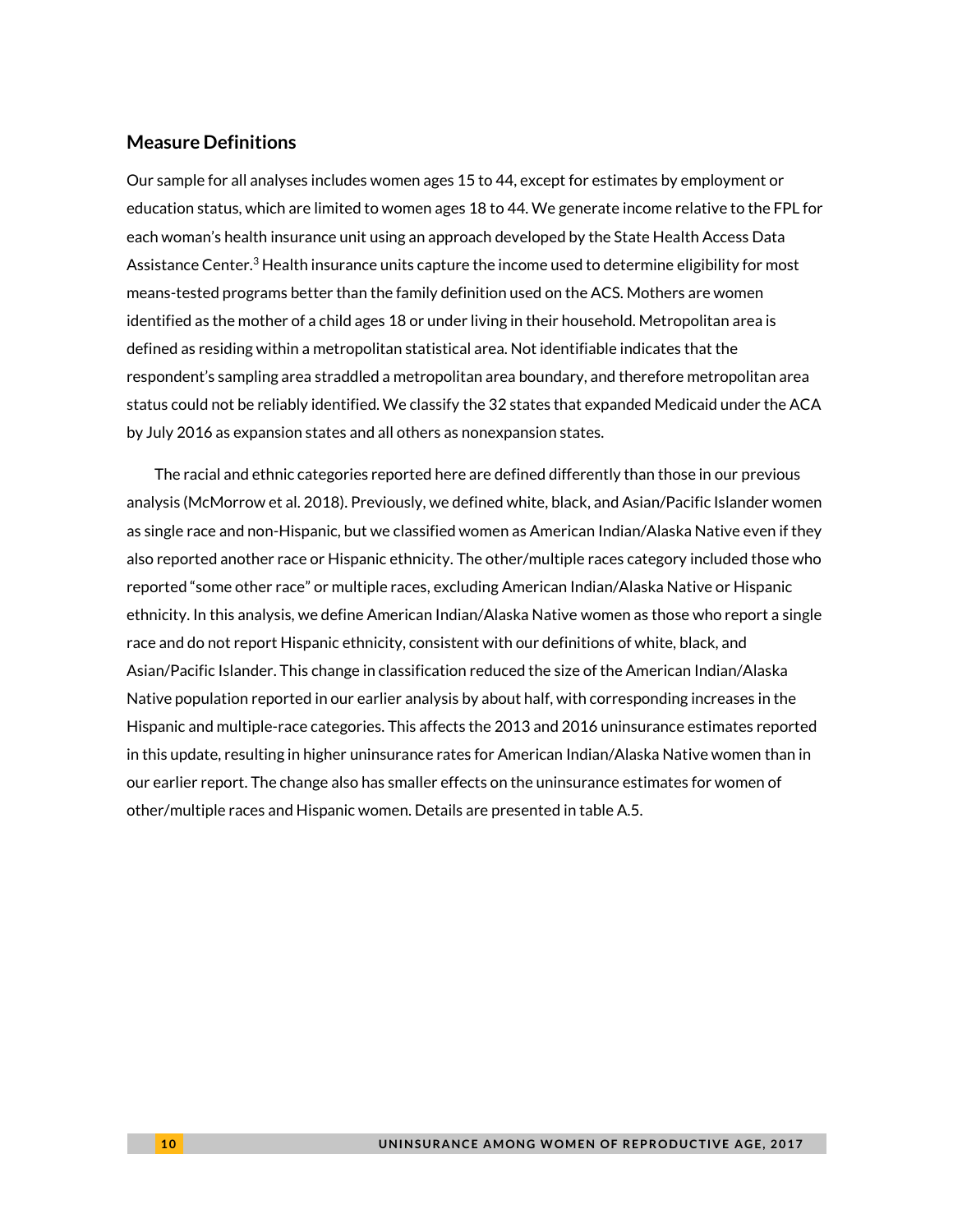#### TABLE A.5

#### **Uninsurance Rates among Women of Reproductive Age for Original and Updated Race Categories, 2013, 2016, and 2017** *Percent*

|                                     | <b>Original Definition</b> |      | <b>Updated Definition</b> |         |         |         |
|-------------------------------------|----------------------------|------|---------------------------|---------|---------|---------|
|                                     | 2013                       | 2016 | 2017                      | 2013    | 2016    | 2017    |
| All                                 | 20.3                       | 11.6 | 11.7                      | 20.3    | 11.6    | 11.7    |
| Non-Hispanic white                  | 14.6                       | 7.7  | 7.9                       | 14.6    | 7.7     | 7.9     |
| Non-Hispanic black                  | 22.2                       | 12.2 | 12.5                      | 22.2    | 12.2    | 12.5    |
| Hispanic                            | 36.3                       | 23.0 | 22.5                      | 36.2    | 23.0    | 22.3    |
| Non-Hispanic Asian/Pacific Islander | 17.2                       | 7.9  | 7.7                       | 17.2    | 7.9     | 7.7     |
| American Indian/Alaska Native       | 27.8                       | 18.4 | 17.9                      | $33.4*$ | $23.3*$ | $23.1*$ |
| Other/multiple Non-Hispanic races   | 16.7                       | 8.3  | 8.7                       | $18.1*$ | $9.5*$  | $9.9*$  |

**Source**: Authors' analysis of 2013, 2016, and 2017 American Community Survey.

**Note**: \* Denotes updated estimates statistically different from original estimates of their respective years at *p* < 0.05.

We estimate health insurance coverage at the time of the survey, and all estimates incorporate edits to account for apparent misreporting (Lynch et al. 2011). Our reported estimates of insurance coverage exclude Indian Health Service (IHS) coverage because it is not considered comprehensive. If IHS is treated as insurance coverage, the uninsurance rate is lower in at least one of our study years in Alaska, Montana, New Mexico, Oklahoma, and South Dakota. Table A.6 reports the uninsurance rates for women of reproductive age in these states when IHS is and is not counted as insurance coverage.

#### TABLE A.6

#### **State Uninsurance Rates among Women of Reproductive Age, by Indian Health Service Classification, 2013, 2016, and 2017**

*Percent*

|              |                   | 2013          | 2016              |               | 2017              |               |
|--------------|-------------------|---------------|-------------------|---------------|-------------------|---------------|
|              | <b>IHS</b> is not | <b>IHS</b> is | <b>IHS</b> is not | <b>IHS</b> is | <b>IHS</b> is not | <b>IHS</b> is |
|              | insurance         | insurance     | insurance         | insurance     | insurance         | insurance     |
| Alaska       | 25.3              | $17.3*$       | 19.0              | $12.5*$       | 15.1              | $9.1*$        |
| Montana      | 23.4              | $18.6*$       | 10.3              | 7.8           | 11.5              | 9.3           |
| New Mexico   | 28.7              | $25.0*$       | 11.0              | $8.4*$        | 12.1              | 10.0          |
| Oklahoma     | 25.8              | $21.8*$       | 20.1              | $15.6*$       | 20.2              | $15.7*$       |
| South Dakota | 18.7              | $129*$        | 9.9               | $6.1*$        | 12.2              | $8.6*$        |

**Source**: Authors' analysis of 2013, 2016, and 2017 American Community Survey.

**Notes**: IHS = Indian Health Service.

\* Denotes estimates statistically different from state uninsurance rates when IHS is not considered insurance at *p* < 0.05.

#### **Statistical Analysis**

In this analysis, we report uninsurance rates nationally and by subgroup and state for 2013, 2016, and 2017. These estimates update our prior brief (McMorrow et al. 2018) and focus on the changes in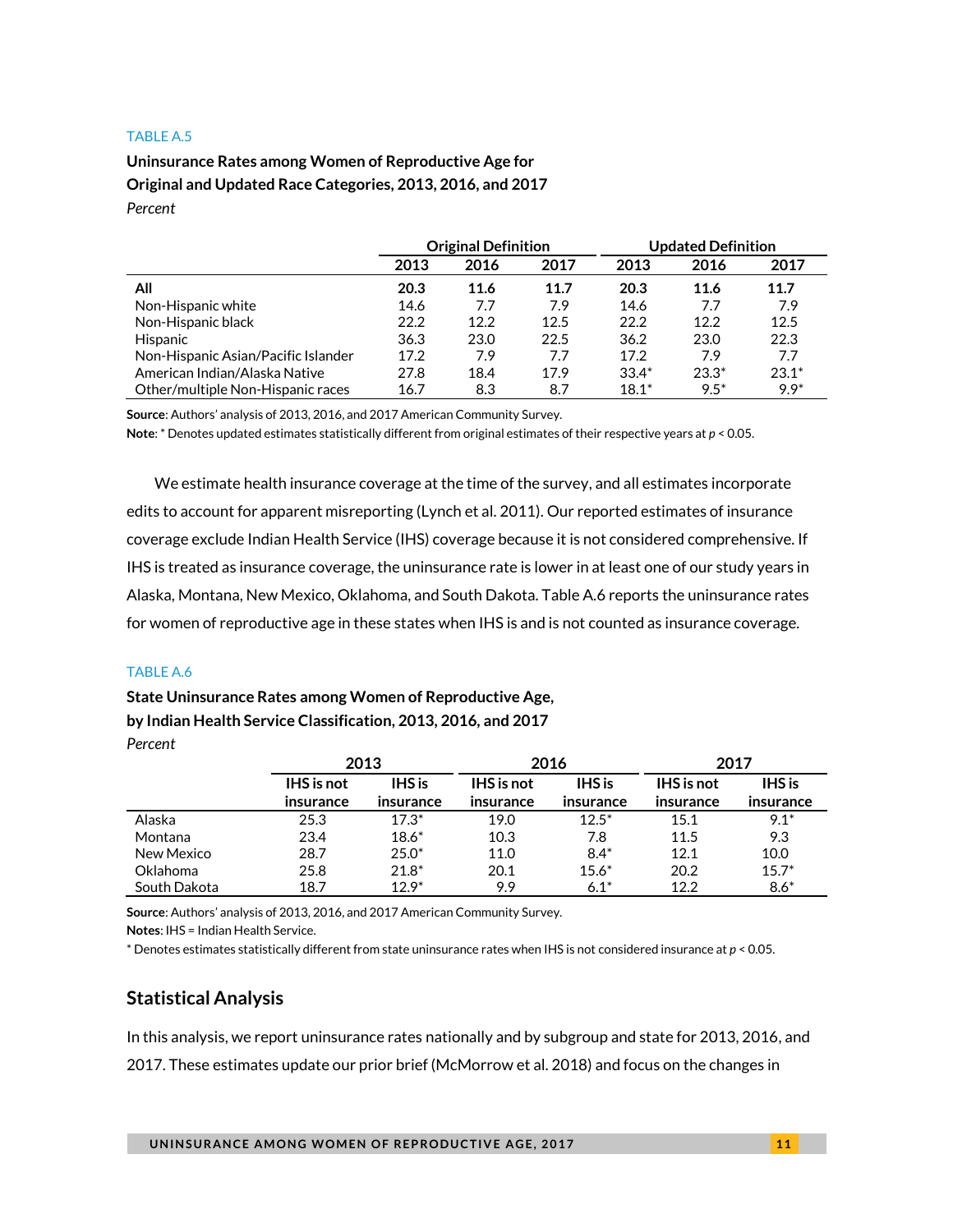coverage between 2016 and 2017. When examining changes in uninsurance rates over time, we used two-tailed t-tests to determine whether the estimates were statistically different from zero. All analyses used ACS person weights to account for the complex survey design.

### **Defining Potential Eligibility for Financial Assistance Obtaining Coverage among Uninsured Women**

Using information on age, citizenship, health insurance unit income, and state Medicaid/CHIP eligibility thresholds, we classified the women who remained uninsured in 2016 and 2017 into six mutually exclusive categories based on their likely options for financial assistance obtaining coverage.

- 1. **Likely eligible for comprehensive Medicaid or CHIP coverage**: Citizen women who are income eligible for comprehensive Medicaid coverage based on state-specific eligibility thresholds for teenagers, parents, and other adults, including ACA Medicaid expansions to people with incomes up to 138 percent of the FPL
- 2. **Likely eligible for Marketplace premium assistance**: Citizen women with incomes above statespecific Medicaid eligibility thresholds (at or above 100 percent of the FPL in nonexpansion states) or at or below 400 percent of the FPL, who are income eligible for financial assistance for Marketplace coverage
- 3. **Women with incomes below the FPL likely eligible for Medicaid family planning services only**: Citizen women with incomes below 100 percent of the FPL in nonexpansion states who are not income eligible for comprehensive Medicaid coverage but are income eligible for a program providing family planning services in their state
- 4. **Women with incomes below the FPL likely ineligible for financial assistance obtaining comprehensive coverage**: Citizen women in nonexpansion states who are not eligible for Marketplace assistance because they have incomes below 100 percent of the FPL and are not income eligible for comprehensive Medicaid or more limited family planning coverage in their state
- 5. **Higher-income women likely ineligible for financial assistance obtaining comprehensive coverage:** Citizen women who have incomes above 400 percent of the FPL and are therefore not income eligible for Medicaid or Marketplace financial assistance, except in New York, where teenagers up to 405 percent of the FPL qualify for CHIP coverage and are therefore included in the Medicaid/CHIP-eligible category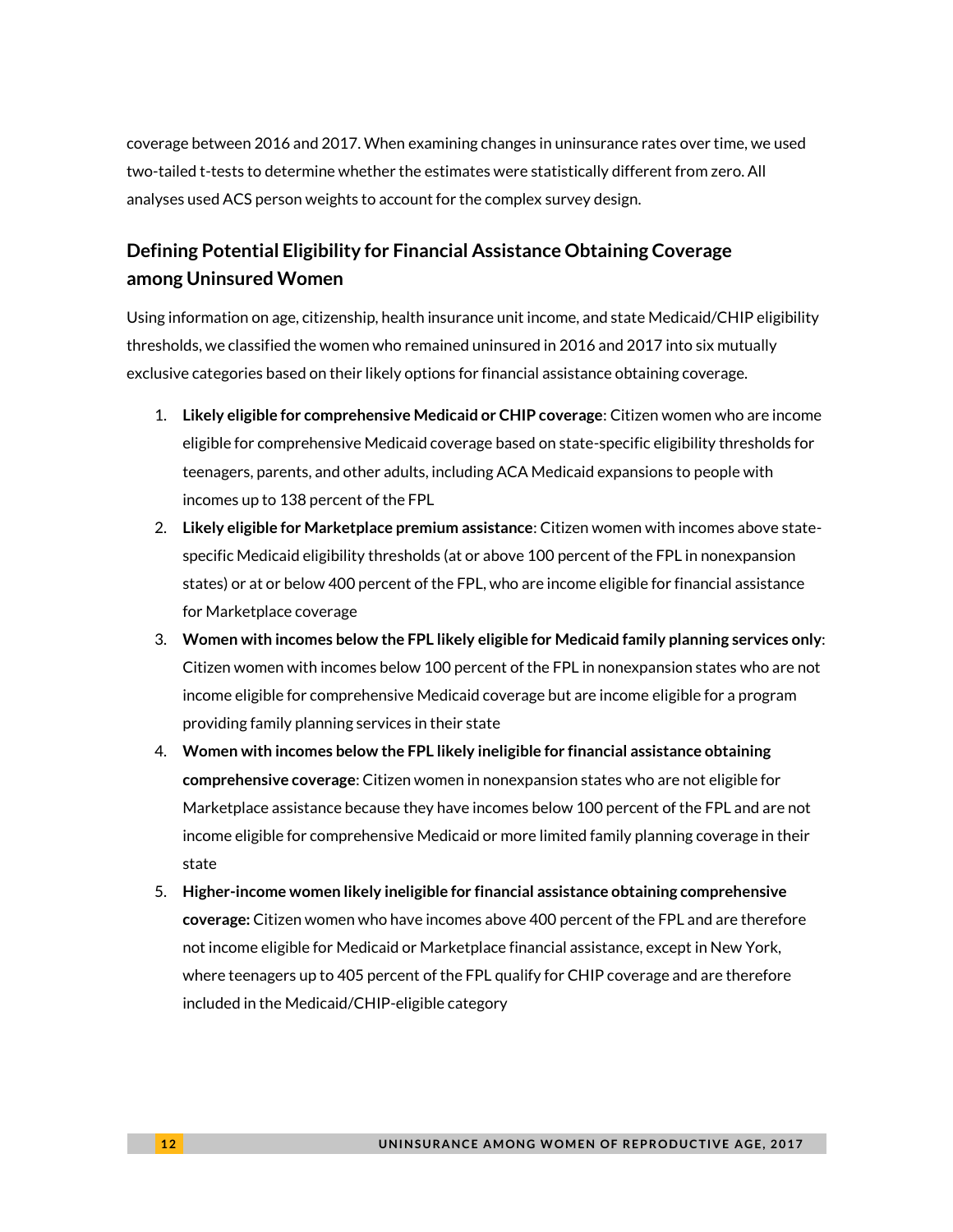6. **Noncitizen women likely ineligible for financial assistance obtaining comprehensive coverage:** Women who are not US citizens and therefore face extremely limited eligibility for any financial assistance obtaining health insurance coverage in most states

These categories have been updated since our previous analysis. Previously, we included teenagers as a separate category, but we now assign them to the appropriate category based on their characteristics. We collected details on eligibility thresholds for teenagers and adults as of January 1, 2018, from the Henry J. Kaiser Family Foundation (Brooks et al. 2018). Connecticut lowered its threshold for adults on January 1, 2018, so we use the level reported at the start of 2017 (Brooks et al. 2017). For teenagers, we used the highest eligibility threshold among three categories that apply to this age group: Medicaid-funded coverage for children ages 6 to 18, CHIP-funded coverage for uninsured children ages 6 to 18, or separate CHIP for uninsured children from birth to age 18. We obtained details on eligibility for state family planning programs from the Guttmacher Institute.<sup>4</sup> We included statefunded family planning programs in this analysis but excluded programs that only covered women losing Medicaid in the postpartum period.

#### **State Fact Sheets**

The accompanying fact sheets report 2017 uninsurance rates for women of reproductive age by age group, race/ethnicity, family structure, income relative to poverty, metropolitan residence status, and employment status. We collapse the Asian/Pacific Islander, American Indian/Alaska Native, and other/multiple race categories described above into one category. We do not report the uninsurance rate for women whose metropolitan status is not identifiable. We also do not report estimates for subgroups with a sample size smaller than 200.

We tested whether the uninsurance rate among women of reproductive age in each state was significantly different from the uninsurance rate in all other states using a two-tailed t-test. Within each state, we tested whether the uninsurance rate for each subgroup of women was significantly different from the uninsurance rate for all other women of reproductive age in the state using two-tailed t-tests. All differences reported in the fact sheet text are significant at *p* < 0.05.

For most states, we produced a two-page fact sheet that includes an analysis of potential eligibility for financial assistance obtaining coverage among the remaining uninsured. However, in states where the sample size of the remaining uninsured was smaller than 200 (the District of Columbia, Delaware, Hawaii, Maine, New Hampshire, North Dakota, Rhode Island, South Dakota, Vermont, West Virginia, and Wyoming), we did not provide estimates of potential eligibility for financial assistance among the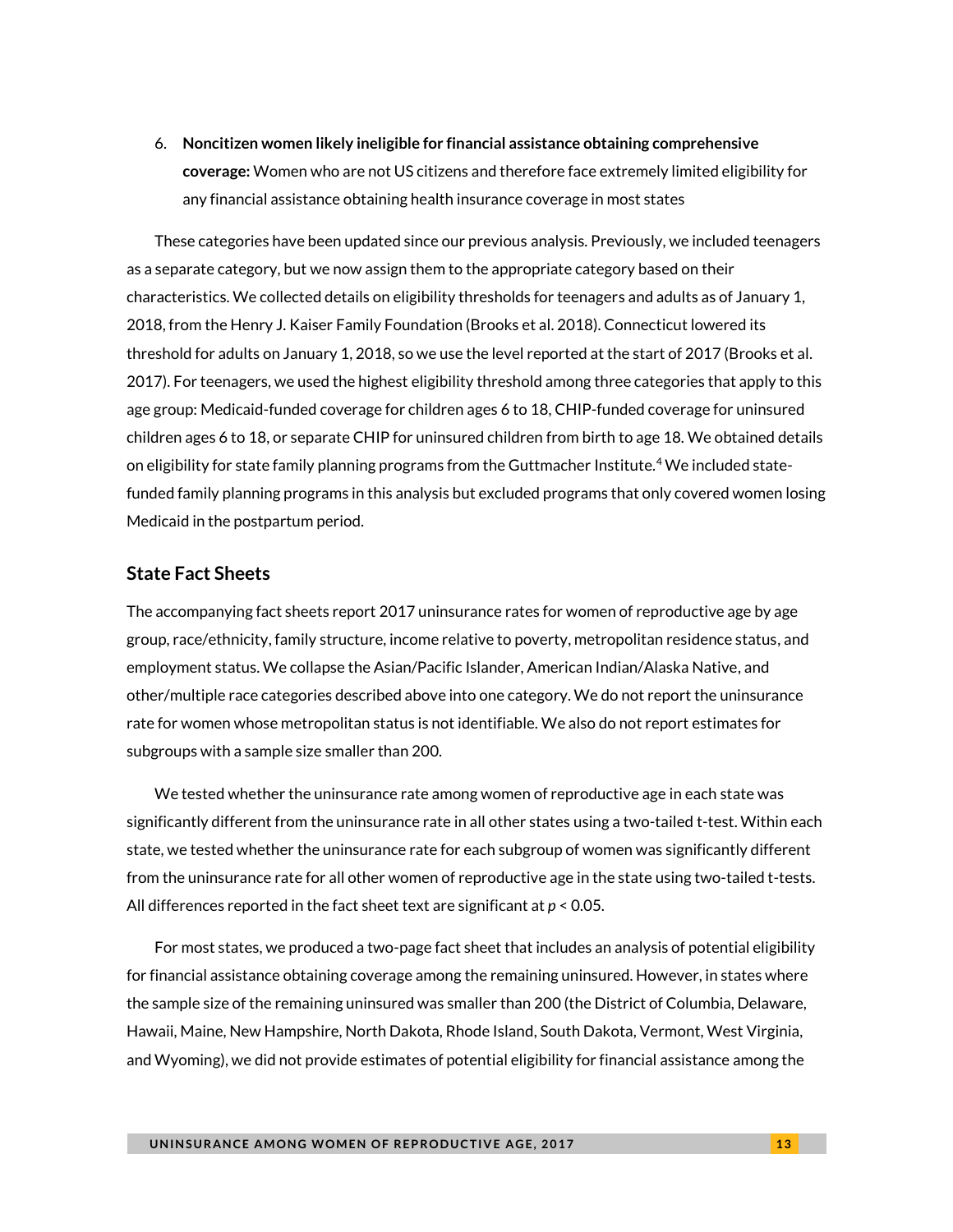remaining uninsured. As noted, we treat people reporting only IHS coverage as uninsured, but this has meaningful effects on the uninsurance rate in three states in 2017. Alternate fact sheets that treat IHS as insurance coverage in Alaska, Oklahoma, and South Dakota are available from the authors upon request.

#### **Limitations**

This analysis has several limitations. First, our estimates of potential eligibility for financial assistance obtaining coverage are based only on age, income, state of residence, and citizenship status. These estimates do not factor in other pathways to Medicaid eligibility, such as disability or pregnancy status, or other eligibility restrictions for Marketplace assistance, such as access to an affordable employer plan. Moreover, we treat all noncitizen uninsured women as likely ineligible for assistance obtaining comprehensive coverage despite some state-specific programs that may be available to some of these women.

For example, California currently covers lawfully present immigrants and Deferred Action for Childhood Arrivals recipients during the five-year waiting period for federal Medicaid but does not offer coverage for undocumented immigrants.<sup>5</sup> Because we do not have information on documentation status, we cannot reliably identify women's eligibility for such programs. Similarly, several states use state-only funds to provide more limited coverage for income-eligible adults who are ineligible because of immigration status (District of Columbia, Massachusetts, New York, and Pennsylvania; Brooks et al. 2018). As we do with IHS, we do not treat this less comprehensive coverage as insurance in our analysis.

Second, all survey responses are subject to recall and social desirability biases and thus may contain measurement error. Finally, all analyses are descriptive and we cannot attribute any changes over time or across groups to specific policies.

# **Notes**

- $1$  Accompanying state fact sheets are available a[t https://www.urban.org/policy-centers/health-policy](https://www.urban.org/policy-centers/health-policy-center/projects/uninsurance-among-women-reproductive-age-2017)[center/projects/uninsurance-among-women-reproductive-age-2017.](https://www.urban.org/policy-centers/health-policy-center/projects/uninsurance-among-women-reproductive-age-2017)
- <sup>2</sup> Steven Ruggles, Sarah Flood, Ronald Goeken, Josiah Grover, Erin Meyer, Jose Pacas, et al., "IPUMS USA: Version 8.0," accessed June 27, 2017, [https://usa.ipums.org/usa/.](https://usa.ipums.org/usa/)
- 3 "Using SHADAC Health Insurance Unit (HIU) and Federal Poverty Guideline (FPG) Microdata Variables," State Health Access Data Assistance Center, accessed June 27, 2019[, https://www.shadac.org/publications/using](https://www.shadac.org/publications/using-shadac-health-insurance-unit-hiu-and-federal-poverty-guideline-fpg-microdata)[shadac-health-insurance-unit-hiu-and-federal-poverty-guideline-fpg-microdata.](https://www.shadac.org/publications/using-shadac-health-insurance-unit-hiu-and-federal-poverty-guideline-fpg-microdata)
- 4 "Medicaid Family Planning Eligibility Expansions," Guttmacher Institute, accessed June 27, 2019, [https://www.guttmacher.org/state-policy/explore/medicaid-family-planning-eligibility-expansions.](https://www.guttmacher.org/state-policy/explore/medicaid-family-planning-eligibility-expansions)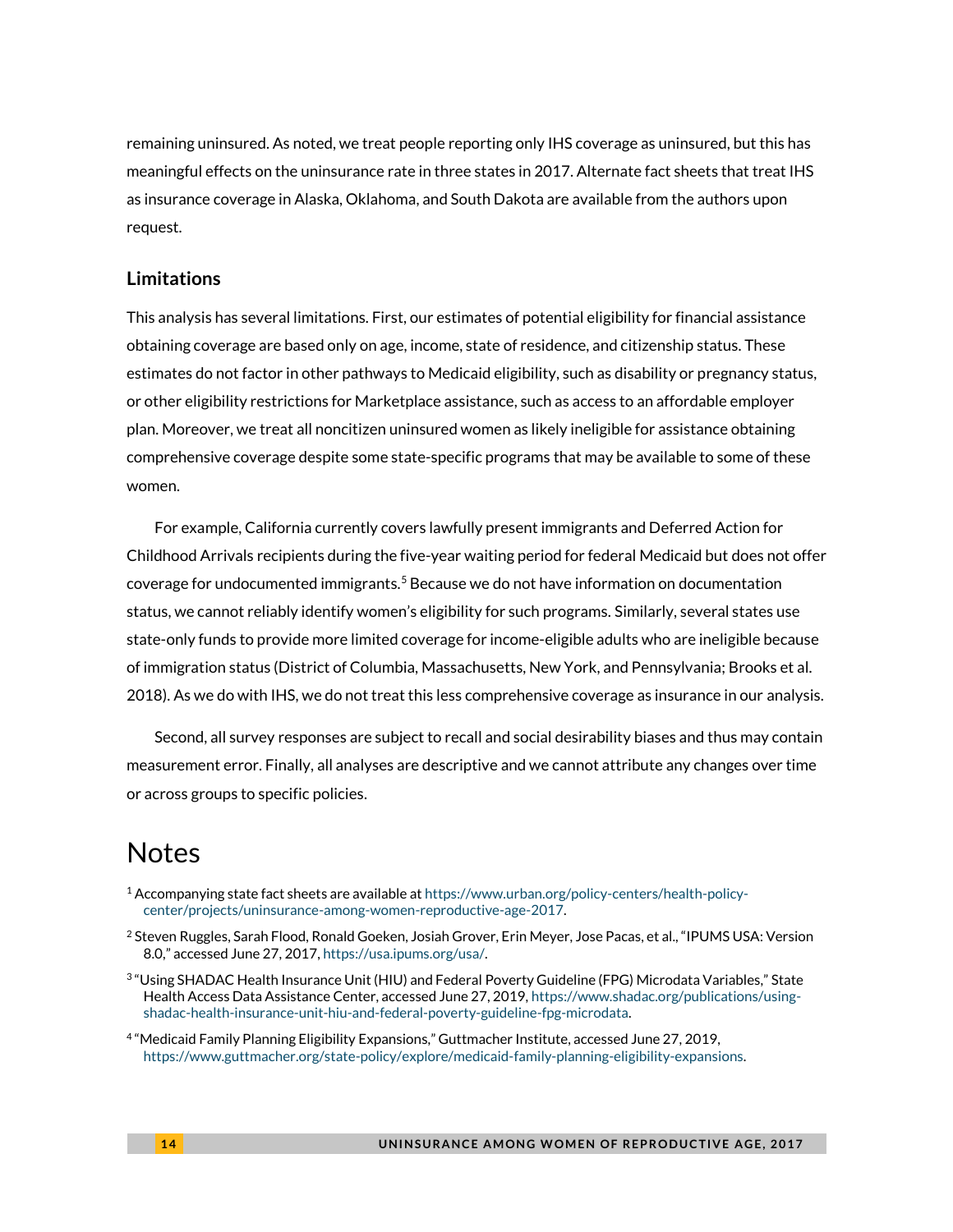5 "California Strategies: Covering California's Remaining Uninsured and Improving Affordability," Insure the Uninsured Project, June 7, 2018, [http://www.itup.org/strategies-covering-remaining-uninsured/.](http://www.itup.org/strategies-covering-remaining-uninsured/) 

# References

- Brooks, Tricia, Karina Wagnerman, Samantha Artiga, and Elizabeth Cornachione. 2018. *[Medicaid and CHIP Eligibility,](http://files.kff.org/attachment/Report-Medicaid-and-CHIP-Eligibility-Enrollment-Renewal-and-Cost-Sharing-Policies-as-of-January-2018)  [Enrollment, Renewal, and Cost Sharing Policies as of January 2018: Findings from a 50-State Survey](http://files.kff.org/attachment/Report-Medicaid-and-CHIP-Eligibility-Enrollment-Renewal-and-Cost-Sharing-Policies-as-of-January-2018)*. San Francisco: Henry J. Kaiser Family Foundation.
- Brooks, Tricia, Karina Wagnerman, Samantha Artiga, Elizabeth Cornachione, and Petry Ubri. 2017. *[Medicaid and](http://files.kff.org/attachment/Report-Medicaid-and-CHIP-Eligibility-as-of-Jan-2017)  [CHIP Eligibility, Enrollment, Renewal, and Cost Sharing Policies as of January 2017: Findings from a 50-State Survey](http://files.kff.org/attachment/Report-Medicaid-and-CHIP-Eligibility-as-of-Jan-2017)*. Menlo Park, CA: Henry J. Kaiser Family Foundation.
- Lynch, Victoria, Genevieve M. Kenney, Jennifer Haley, and Dean M. Resnick. 2011. *[Improving the Validity of the](https://www.census.gov/content/dam/Census/library/working-papers/2011/demo/improving-the-validity-of-the-medicaid-chip-estimates-on-the-acs.pdf)  [Medicaid/CHIP Estimates on the American Community Survey: The Role of Logical Coverage Edits.](https://www.census.gov/content/dam/Census/library/working-papers/2011/demo/improving-the-validity-of-the-medicaid-chip-estimates-on-the-acs.pdf)* Washington, DC: US Census Bureau.
- McMorrow, Stacey, Emily M. Johnston, Ruby Steedle, and Tyler W. Thomas. 2018. "[Health Insurance Coverage for](https://www.urban.org/research/publication/health-insurance-coverage-women-reproductive-age-2013-2016)  [Women of Reproductive Age, 2013](https://www.urban.org/research/publication/health-insurance-coverage-women-reproductive-age-2013-2016)–2016." Washington, DC: Urban Institute.